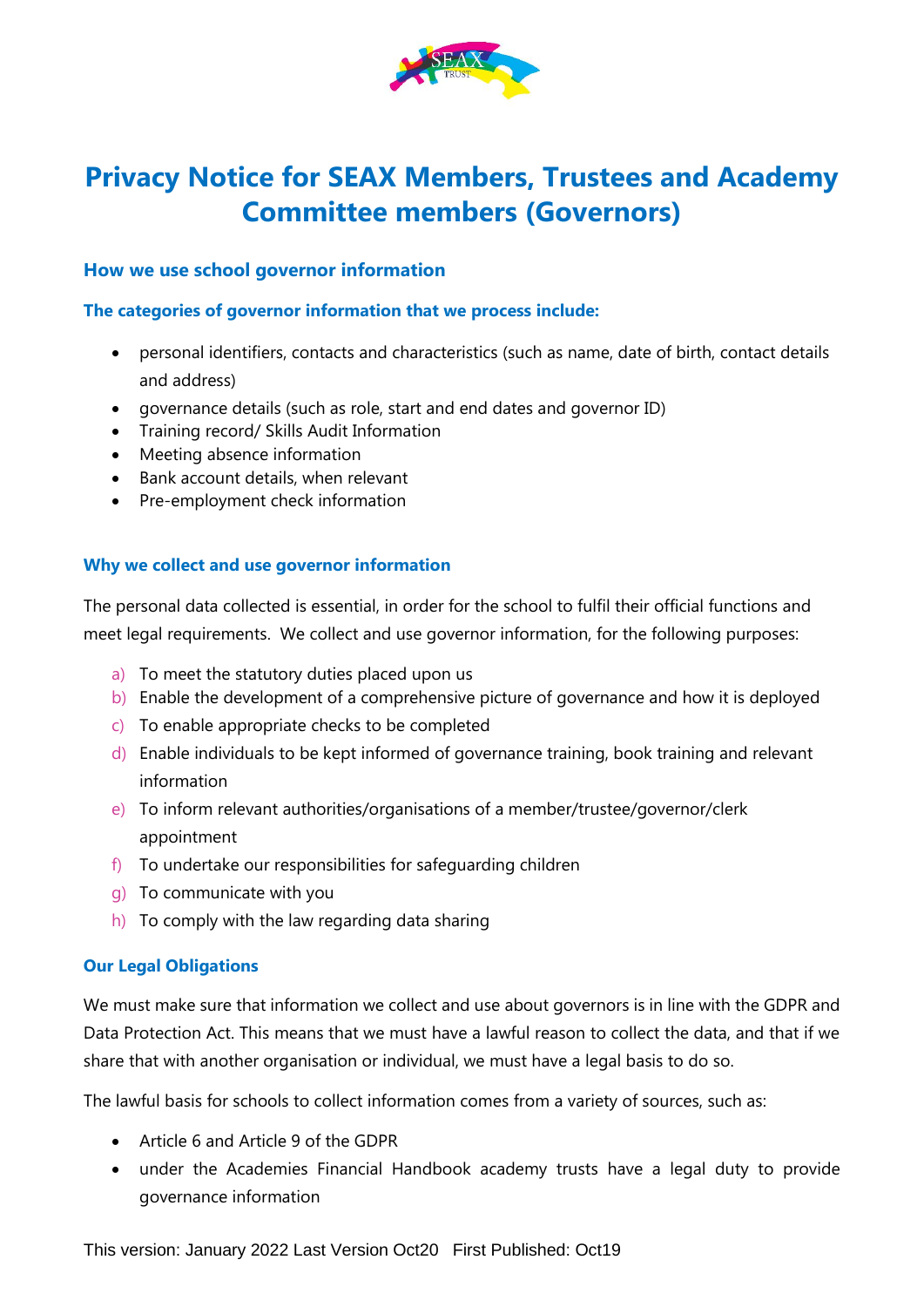• under the Companies Act 2006 academy trusts have a legal duty to provide information on members and directors to Companies House

## **Collecting governor information**

We collect personal information via SEAX Trust Application Forms and annual update forms. Governor data is essential for theTrust's operational use. Whilst the majority of personal information you provide to us is mandatory, some of it may be requested on a voluntary basis. In order to comply with GDPR, we will inform you at the point of collection, whether you are required to provide certain information to us or if you have a choice in this.

## **Storing governor information**

We hold data securely for the set amount of time shown in our data retention schedule. For more information on our data retention schedule and how we keep your data safe, please visit SEAX Trust SharePoint/Policy Library/GDPR Data Retention Policy.

## **Who we share governor information with**

We routinely share this information with:

- our local authority (where applicable)
- the Department for Education (DfE)
- other governors on the same governing board
- Disclosure & Barring Service
- the clerk to the board
- Governor Services
- Companies House

# **Why we share governor information**

We do not share information about our governors with anyone without consent unless the law and our policies allow us to do so.

# **Department for Education**

The Department for Education (DfE) collects personal data from educational settings and local authorities. We are required to share information about our governors with the Department for Education (DfE), under:

We are required to share information about our governors with the (DfE) under the requirements set out in the [Academies Financial Handbook](https://www.gov.uk/government/publications/academies-financial-handbook) 

All data is entered manually on the GIAS system and held by DfE under a combination of software and hardware controls which meet the current [government security policy framework.](https://www.gov.uk/government/publications/security-policy-framework)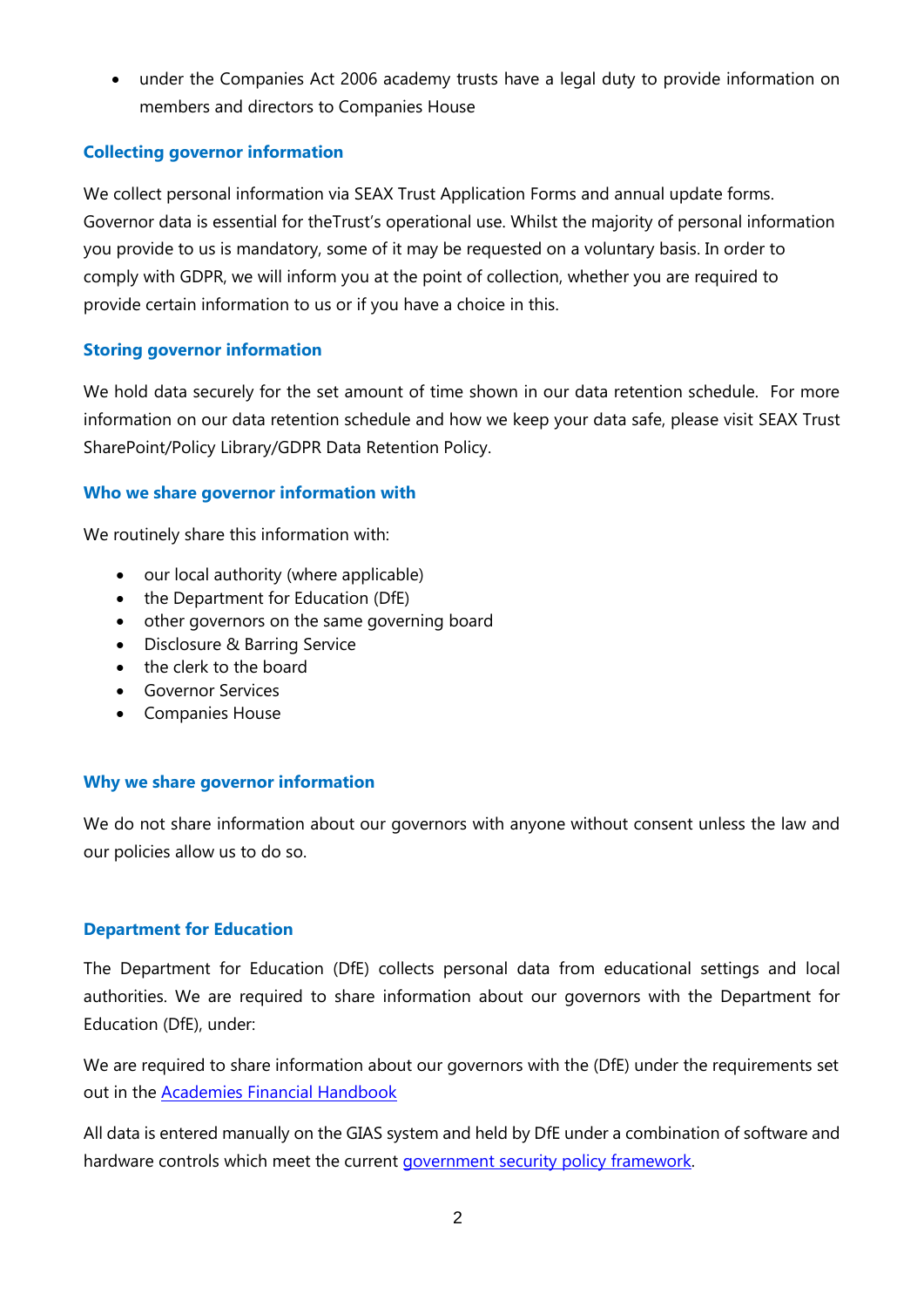For more information, please see 'How Government uses your data' section.

#### **The Clerk to the Board**

In case of emergency or an Ofsted inspection it is necessary for the school office to hold details of any individuals involved in the governance of the school. The school Single Central Record will record that appropriate checks have been carried out for everyone involved in the governance of the school.

#### **Other members/trustees/governors on the same Governing Board (or in the same MAT)**

For ease of communication and with your consent contact details may be shared with other governors on the board.

#### **Disclosure and Barring Service**

All maintained school governors are required to have an enhanced criminal records certificate from the DBS. Further details on DBS checks and Section 128 checks in schools are within the statutory guidance Keeping Children Safe in Education (KCSIE).

#### **Companies House**

Academy trusts are required to tell Companies House within 14 days about changes to the Board including new appointments, resignations and change of details.

#### **Requesting access to your personal data**

Under data protection legislation, you have the right to request access to information about you that we hold. To make a request for your personal information, contact The Director of Governance & Compliance, SEAX Trust: Email [admin@seaxtrust.com](mailto:admin@seaxtrust.com)

You also have the right to:

- to ask us for access to information about you that we hold
- to have your personal data rectified, if it is inaccurate or incomplete
- to request the deletion or removal of personal data where there is no compelling reason for its continued processing
- to restrict our processing of your personal data (i.e. permitting its storage but no further processing)
- to object to direct marketing (including profiling) and processing for the purposes of scientific/historical research and statistics
- not to be subject to decisions based purely on automated processing where it produces a legal or similarly significant effect on you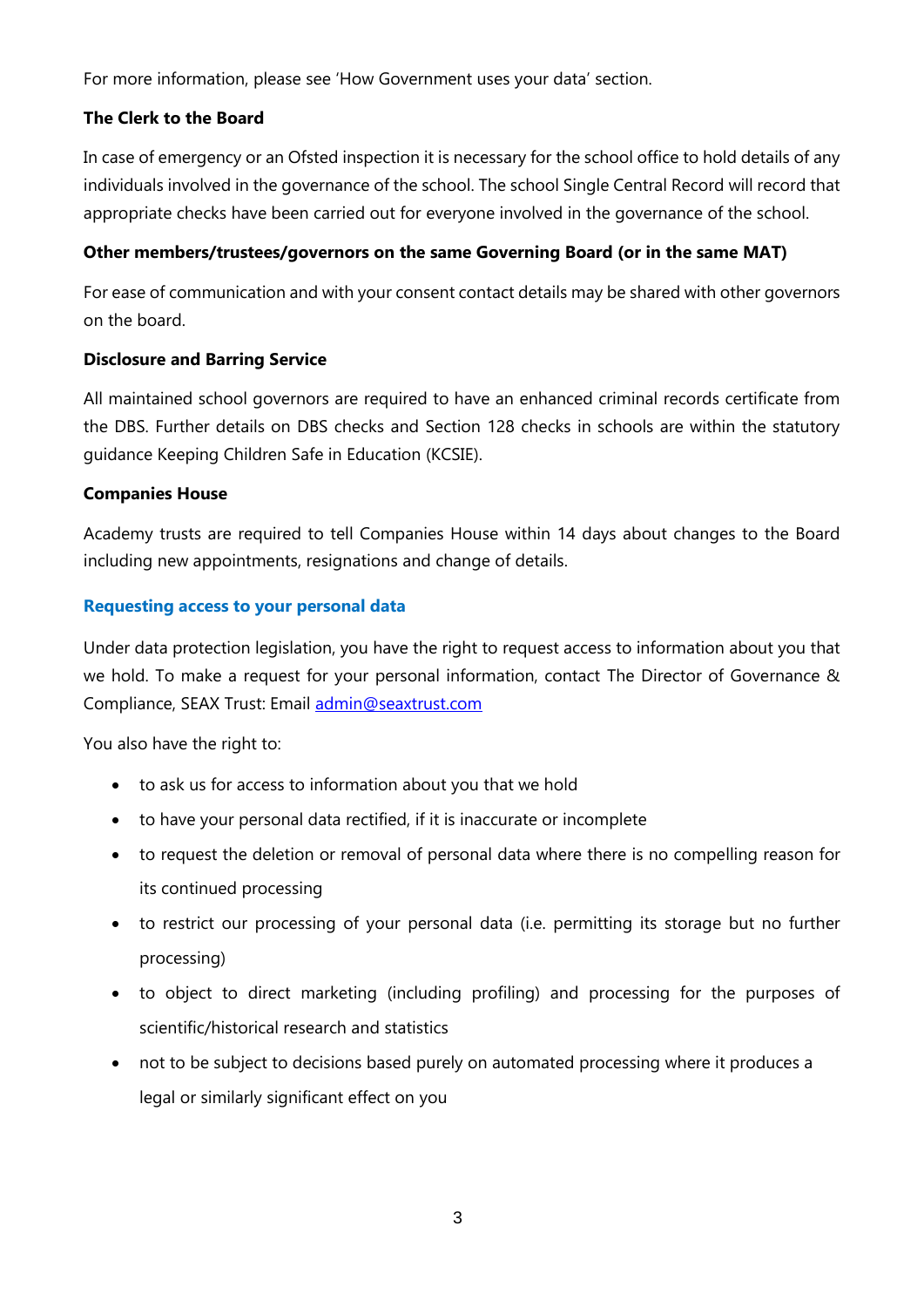If you have a concern or complaint about the way we are collecting or using your personal data, you should raise your concern with us in the first instance or directly to the Information Commissioner's Office at<https://ico.org.uk/concerns/>

For further information on how to request access to personal information held centrally by DfE, please see the 'How Government uses your data' section of this notice.

## **Withdrawal of consent and the right to lodge a complaint**

Where we are processing your personal data with your consent, you have the right to withdraw that consent. If you change your mind, or you are unhappy with our use of your personal data, please let us know by contacting The Director of Governance & Compliance, SEAX Trust: Email [admin@seaxtrust.com](mailto:admin@seaxtrust.com)

## **Last updated**

We may need to update this privacy notice periodically so we recommend that you revisit this information from time to time. This version was last updated on the date inserted in the footer of each page.

## **Contact**

If you would like to discuss anything in this privacy notice, please contact: The Director of Governance & Compliance, SEAX Trust: Email [admin@seaxtrust.com](mailto:admin@seaxtrust.com)

If you would like to contact the Trust's Data Protection Officer direct, please contact: SBM Services (UK) Ltd, 12 Park Lane Business Centre, Langham, Colchester CO4 5WR. Telephone: 01206 671103. Email: [info@sbmservices.co.uk](mailto:info@sbmservices.co.uk) 

## **How Government uses your data**

The governor data that we lawfully share with the DfE via GIAS:

- will increase the transparency of governance arrangements
- will enable schools and the department to identify more quickly and accurately individuals who are involved in governance and who govern in more than one context
- allows the department to be able to uniquely identify an individual and in a small number of cases conduct checks to confirm their suitability for this important and influential role

#### **Data collection requirements**

To find out more about the requirements placed on us by the Department for Education including the data that we share with them, go to [https://www.gov.uk/government/news/national-database](https://www.gov.uk/government/news/national-database-of-governors)[of-governors](https://www.gov.uk/government/news/national-database-of-governors)

**Note:** Some of these personal data items are not publically available and are encrypted within the GIAS system. Access is restricted to a small number of DfE staff who need to see it in order to fulfil